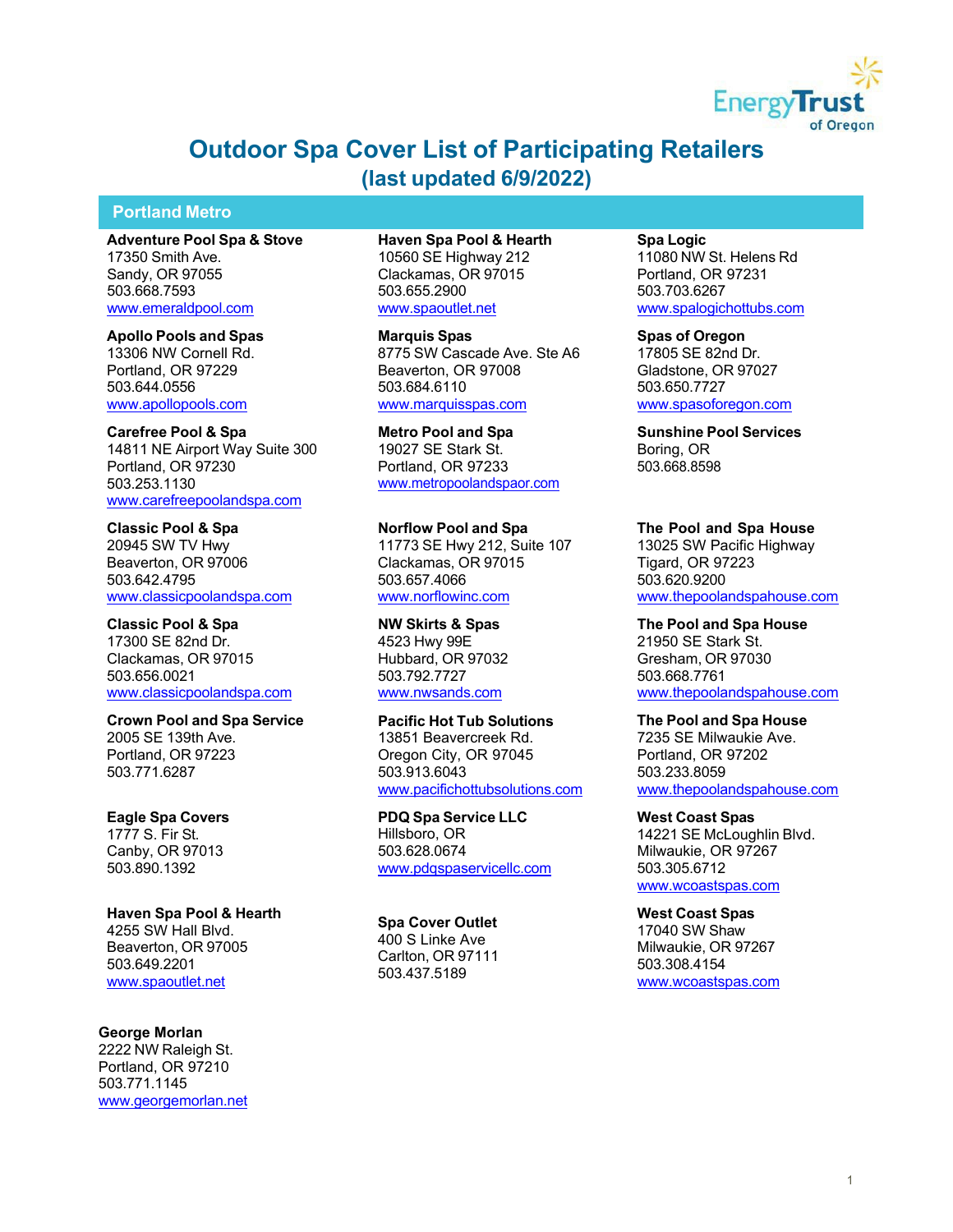# **Willamette Valley**

3365 Commercial St. South 29400 Santiam Highway 2940 Santiam Highway 29400 Santiam Highway 2016 Federal Pl. Salem, OR 97302 Lebanon, OR 97355 Eugene, OR 97404 503.370.8236 541.367.2560 541.726.4725

2305 Pringle Rd SE Suite H 3966 Silverton Rd. NE **Equipment** Salem, OR 97302 Salem, OR 97305<br>503.364.1705 1425 1425 1425 1425 1426 1427 1425 1426 1427

1885 Highway 99 North 1209 Anderson Pl. SE Eugene, OR 97402 Albany, OR 97<br>541.688.1090 541.967.7727 541.688.1090 [www.emeraldpool.com](http://www.emeraldpool.com/) [www.stovesandspas.com](http://www.stovesandspas.com/)

# **Southern Oregon**

541.472.0586 Grants Pass, OR 97527 Roseburg, OR 97471 [www.specialtysplashclub.com](http://www.specialtysplashclub.com/) 541.479.8112 541.673.8496

**All-Care Pool & Spa Stan's Spa Repair** Medford/Ashland Shady Cove, OR<br>541.776.4882 541.890.7111 [www.specialtysplashclub.com](http://www.specialtysplashclub.com/)

**Dawson's Home Specialties**<br> **Phoenix, OR** 103 S Pacific H Phoenix, OR 103 S Pacific Highway<br>541.690.8403 103 S Talent, OR 97540 [www.dhssolar.com](http://www.dhssolar.com/)

**Albany Stoves Emerald Outdoor Living Pacific Pines (NW Skirts and 2520 Silverton Rd. NE** Albany, OR 97321 Salem, OR 97301 10850 Portland Rd NE 541.928.4986 503.370.9355 Salem, OR 97305 [www.albanystoves.com](http://www.albanystoves.com/) [www.emeraldoutdoorliving.com](http://www.emeraldoutdoorliving.com/) 503.792.7727

**Cedar Works Spas Hot Stuff Spas & Pools Precision Spa Services** 4065 W. 11th Ave. #16 1840 Lancaster Dr. NE 386 S. Main St. 541.485.6800 503.362.4883 503.606.0576 [www.cedarworksspas.com](http://www.cedarworksspas.com/) [www.hotstuffspas.com](http://www.hotstuffspas.com/)

**Dr. Spa Service Center**<br>
2305 Pringle Rd SE Suite H **Suite All Service States Canal Service States States Controller**<br>
2305 Pringle Rd SE Suite H 3966 Silverton Rd. NE **States States Controller** [www.marquisspas.com](http://www.marquisspas.com/) 541.752.4744

**Emerald Hearth, Spa & Patio Oregon Stoves and Spas**

**Accent Spas Orley's of Klamath Falls Preference Pools & Spa** 1112 Court St. 2120 Washburn Way 787 W Harvard Ave Klamath Falls, OR 97603 541.644.7727 541.884.1644 541.672.1970

541.890.7111

Talent, OR 97540<br>541.535.5000 [www.suntympools.com](http://www.suntympools.com/) [www.nwsands.com](http://www.nwsands.com/)

Eugene, OR 97402 Salem, OR 97305 Independence, OR 97351

**Clearwater Spas Jones Pools & Spas Rubber Duck Spa Service**

[www.rubberduckspas.com](http://www.rubberduckspas.com/)

Corvallis, OR 97330

[www.accentspas.org](http://www.accentspas.org/) [www.orleysofklamathfalls.com](http://www.orleysofklamathfalls.com/) [www.preferencepools.com](http://www.preferencepools.com/)

**All-Care Pool & Spa Outback Pool & Spa Waterscapes Spas and Pools** Grants Pass **168 Carrollwood Drive 1636 NW Garden Valley Blvd.** 456 Carrollwood Drive 1636 NW Garden Valley Blvd.